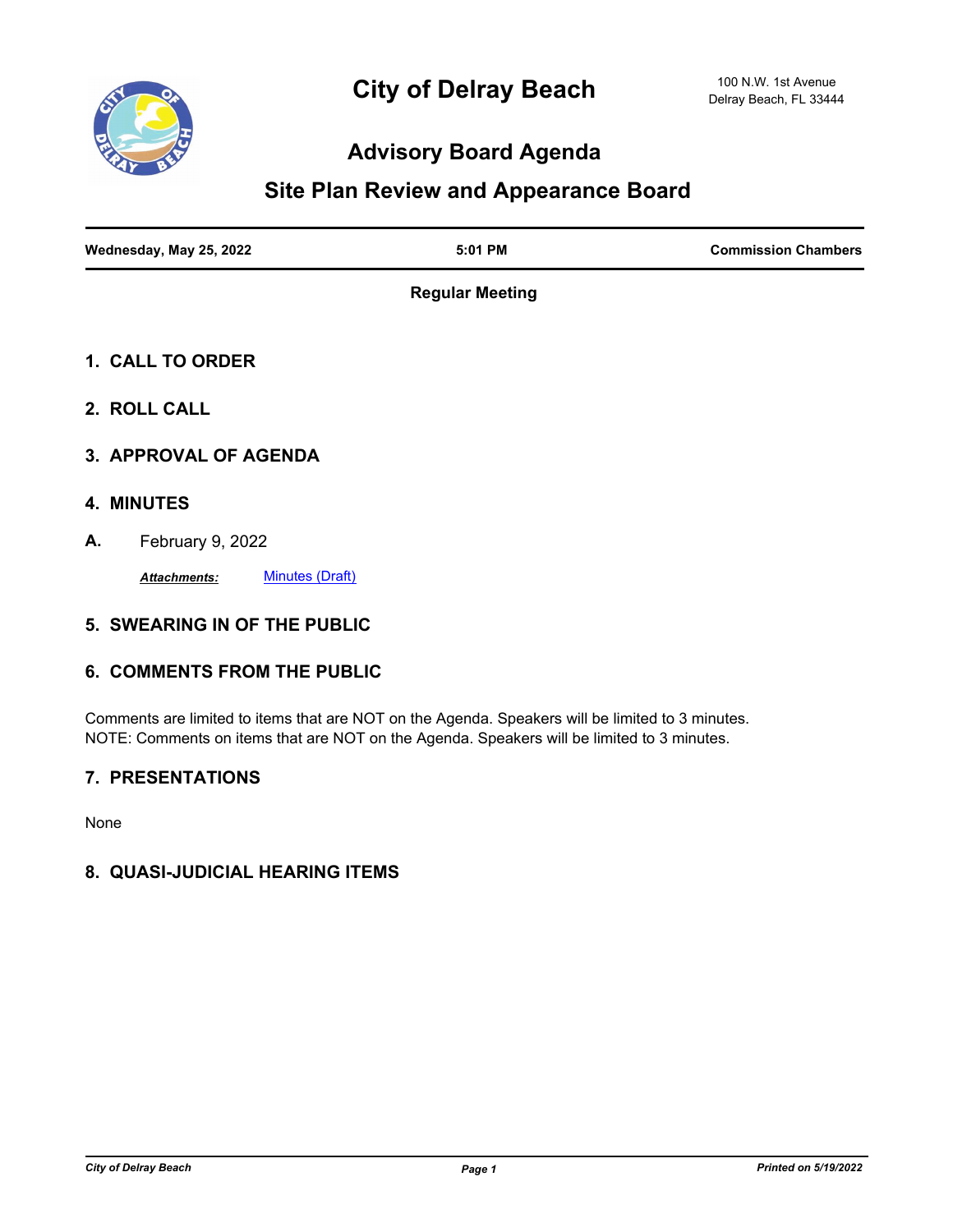- **A. Opal Grand Hotel (2022-167):** Consideration of a Class I Site Plan Modification associated with minor elevation changes to the west elevation for the Opal Grand Hotel (fka Marriott) located at 10 North Ocean Boulevard. **Address:** 10 North Ocean Boulevard **PCN:** 12-43-46-16-E3-003-0010 **Applicant/Agent:** Ocean Properties LTD; Gary Eliopoulos; Gary@eliarch.com **Planner:** Jennifer Buce; buce@mydelraybeach.com
	- [Opal Grand Hotel: Staff Report](http://delraybeach.legistar.com/gateway.aspx?M=F&ID=c49e2e91-dae7-4790-b42c-c6aa57dfa88c.docx) [Opal Grand Hotel: Survey](http://delraybeach.legistar.com/gateway.aspx?M=F&ID=78a9830b-5d72-486e-8bd2-3b2ba183ef64.pdf) [Opal Grand Hotel: Plans](http://delraybeach.legistar.com/gateway.aspx?M=F&ID=729ae744-cb7e-42aa-a6b5-5c97801091e9.pdf) [Opal Grand Hotel: Color Rendering](http://delraybeach.legistar.com/gateway.aspx?M=F&ID=f8018248-1962-4b5d-9015-66570a47457e.pdf) [Opal Grand Hotel: Building Materials and Color Form](http://delraybeach.legistar.com/gateway.aspx?M=F&ID=08756dbc-e92b-4651-a373-bc5550a71b54.pdf) [Opal Grand Hotel: DDA Recommendation](http://delraybeach.legistar.com/gateway.aspx?M=F&ID=815dcc6e-e2a1-4fdb-886f-5b7933d3a265.pdf) *Attachments:*
- **B. 90 North Congress Avenue (2022-157):** Consideration of a Class I Site Plan Modification for Delray Tire & Auto Shop located at 90 North Congress Avenue associated with the material change to the existing awning on the office building facing North Congress Avenue and the installation of eight fabric awnings on the auto repair shop building interior to the subject site.

**Address:** 90 North Congress Avenue

**PCN:**12-43-46-18-34-003-0000

**Authorized Agent:** Donald C. Day;don@delrayawning.com

**Planner:** Waltayvis Carruthers, Assistant Planner;carruthersw@mydelraybeach.com

[90 N Congress Ave: Staff Report](http://delraybeach.legistar.com/gateway.aspx?M=F&ID=d5dec1b7-3504-4739-878c-fc92f58fd2d0.pdf) *Attachments:*

[90 N Congress Ave: Existing Front building \(North\)](http://delraybeach.legistar.com/gateway.aspx?M=F&ID=e9570a49-3543-48f3-8410-53392ba58932.jpg)

[90 N Congress Ave: Existing Rear Building \(East\)](http://delraybeach.legistar.com/gateway.aspx?M=F&ID=62cec44b-7f4b-4e46-91a9-0ace9453a180.jpg)

[90 N Congress Ave: Existing Rear Building \(West\)](http://delraybeach.legistar.com/gateway.aspx?M=F&ID=28f9c385-b9c4-4448-bb5e-555336e7ff71.jpg)

[90 N Congress Ave: Proposed Front Building \(North\)](http://delraybeach.legistar.com/gateway.aspx?M=F&ID=8d6b6005-61d8-43e9-a91a-4e7ac5212e78.jpg)

[90 N Congress Ave: Proposed Rear Building \(East\)](http://delraybeach.legistar.com/gateway.aspx?M=F&ID=6c87c334-1391-4904-9fe0-0c30acfa193d.jpg)

[90 N Congress Ave: Proposed Rear Building \(West\)](http://delraybeach.legistar.com/gateway.aspx?M=F&ID=ffc21dae-2e7c-4f16-bfa2-a5c9f0533c02.jpg)

[90 N Congress Ave: Building Material & Color Sample](http://delraybeach.legistar.com/gateway.aspx?M=F&ID=f01b5440-4ca7-4226-8968-b29fd5ba1264.pdf)

[90 N Congress Ave: Drawing - Existing Patio](http://delraybeach.legistar.com/gateway.aspx?M=F&ID=8957b192-4270-47d2-b0da-2732aadf71ae.pdf)

[90 N Congress Ave: Eng. Drawing](http://delraybeach.legistar.com/gateway.aspx?M=F&ID=ea7be5b4-7326-467c-a56b-9a7031134b34.pdf)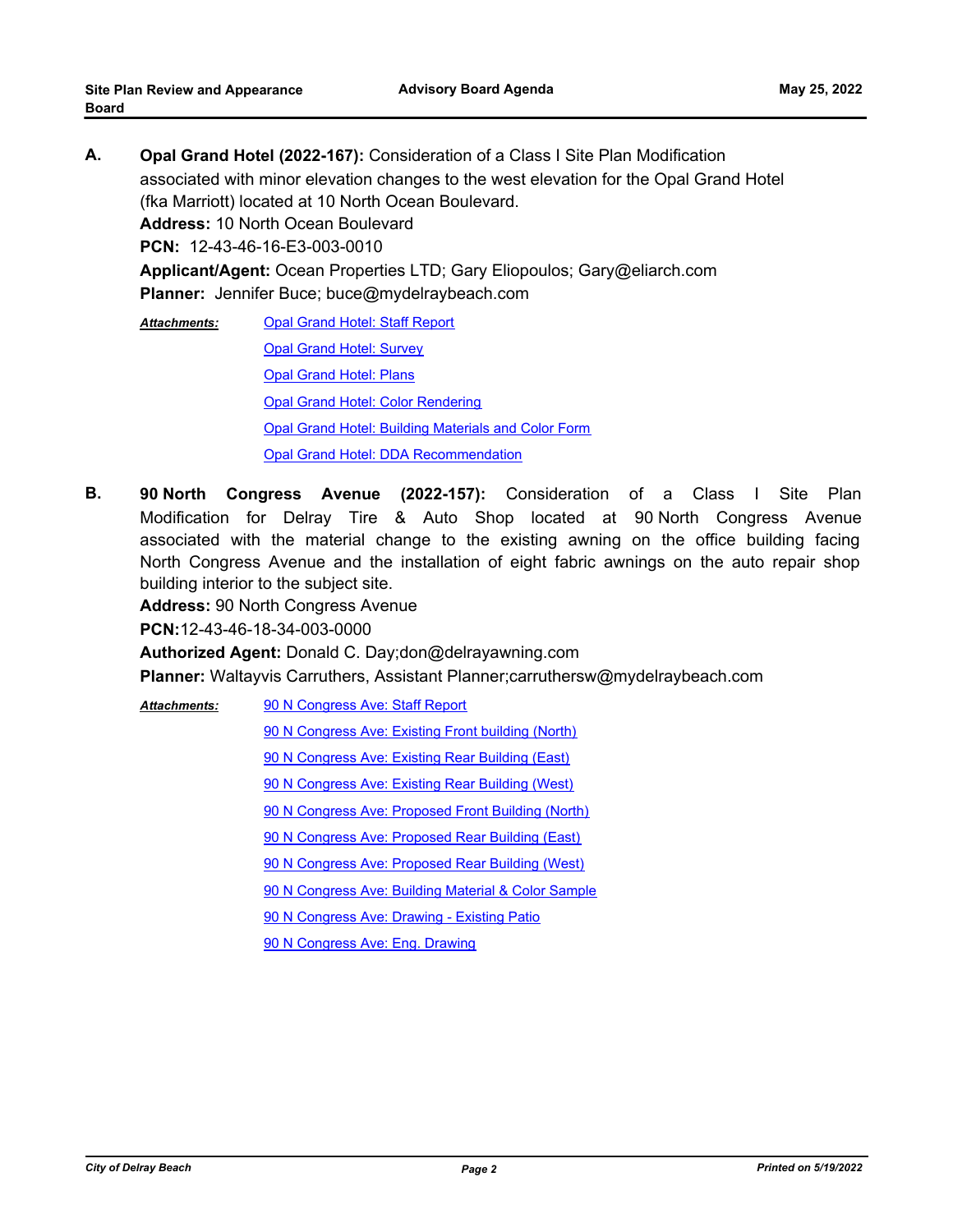**C. Le Colonial (2022-147):** Consideration of a Class I Site Plan Modification associated with minor architectural elevations and landscaping associated with Le Colonial, a restaurant located at Atlantic Crossing in Building One at 601 East Atlantic Avenue. **Address:** 601 East Atlantic Avenue **PCN:** 12-43-46-16-P7-001-0010 **Applicant/Agent:** Edwards Atlantic Avenue, LLC; Mark Knauer Incorporated; mknauer@knauerinc.com **Planner:** Jennifer Buce; buce@mydelraybeach.com [Le Colonial: Staff Report](http://delraybeach.legistar.com/gateway.aspx?M=F&ID=7a5991a3-2783-4fa5-9ed3-ab84dca03079.docx) *Attachments:*

[Le Colonial: Plans](http://delraybeach.legistar.com/gateway.aspx?M=F&ID=da8d9230-9f56-417f-9356-18a449c2290c.pdf) [Le Colonial: DDA Recommendation](http://delraybeach.legistar.com/gateway.aspx?M=F&ID=c586fa6a-3a54-4f05-bede-3a326b1f8641.pdf)

**D. 502 East Atlantic Avenue (2022-119):** Consideration of an amendment to the Blanket Sign Program for the property located at 502 East Atlantic Avenue. **Address:** 502 East Atlantic Avenue **PCN:** 12-43-46-16-G6-000-0010 **Agent:** Mark Gregory; gregorymg1@aol.com **Planner:** Jennifer Buce; buce@mydelraybeach.com

[502 E Atlantic Ave: Staff Report](http://delraybeach.legistar.com/gateway.aspx?M=F&ID=1c424abb-89b6-47f2-afa6-c8d048253721.docx) [502 E Atlantic Ave: Proposed Sign Program](http://delraybeach.legistar.com/gateway.aspx?M=F&ID=ea48562f-9e79-4244-aafe-a56c305f036e.pdf) *Attachments:*

**E. Abandonment of Alley Right-of-Way (2021-236-ABR-Waiver):** Provide a

recommendation to the City Commission regarding a request to waive the requirements of LDR Section 4.4.13(J)(1)(c), Streets and Blocks, to allow the Planning and Zoning Board to consider the partial abandonment of an unimproved portion of a "T" alley totaling approximately 1,496 square feet and located adjacent to 201 and 213 SE 2nd Avenue, and 206 SE 3rd Avenue.

**Address/PCN:** No Address or PCN, see location description above.

**Applicant:** Tyler Knight, The Hutt LLC; tyler@knightgroupfl.com

**Applicant/Agent:** Nicole Jaeger, Esq.; Dunay, Miskel & Backman, LLP;

njaeger@dmbblaw.com

**P**l**anner:** Brian Ruscher, AICP; Transportation Planner; Ruscherb@mydelraybeach.com

[Abandonment of ROW Waiver: Staff Report](http://delraybeach.legistar.com/gateway.aspx?M=F&ID=d3cda84c-cb71-4b65-8c76-be903d1c9410.docx) [Abandonment of ROW Waiver: Applicant Justification Statement](http://delraybeach.legistar.com/gateway.aspx?M=F&ID=0ef3ae2d-58eb-40a4-b3c0-f67e0a8036a8.pdf) [Abandonment of ROW Waiver: Survey \(213 SE 2nd Avenue and Alley\)](http://delraybeach.legistar.com/gateway.aspx?M=F&ID=f2b67ab6-67bb-4b89-89d1-9f3ff2678f60.pdf) [Abandonment of ROW Waiver: Sketch & Descriptions of Receiver Properties](http://delraybeach.legistar.com/gateway.aspx?M=F&ID=083a094b-72d7-42ff-a2a5-b40d34491083.pdf) [Abandonment of ROW Waiver: Engineering Review](http://delraybeach.legistar.com/gateway.aspx?M=F&ID=0f41f511-96b8-445b-bfdc-512933a69da0.pdf) *Attachments:*